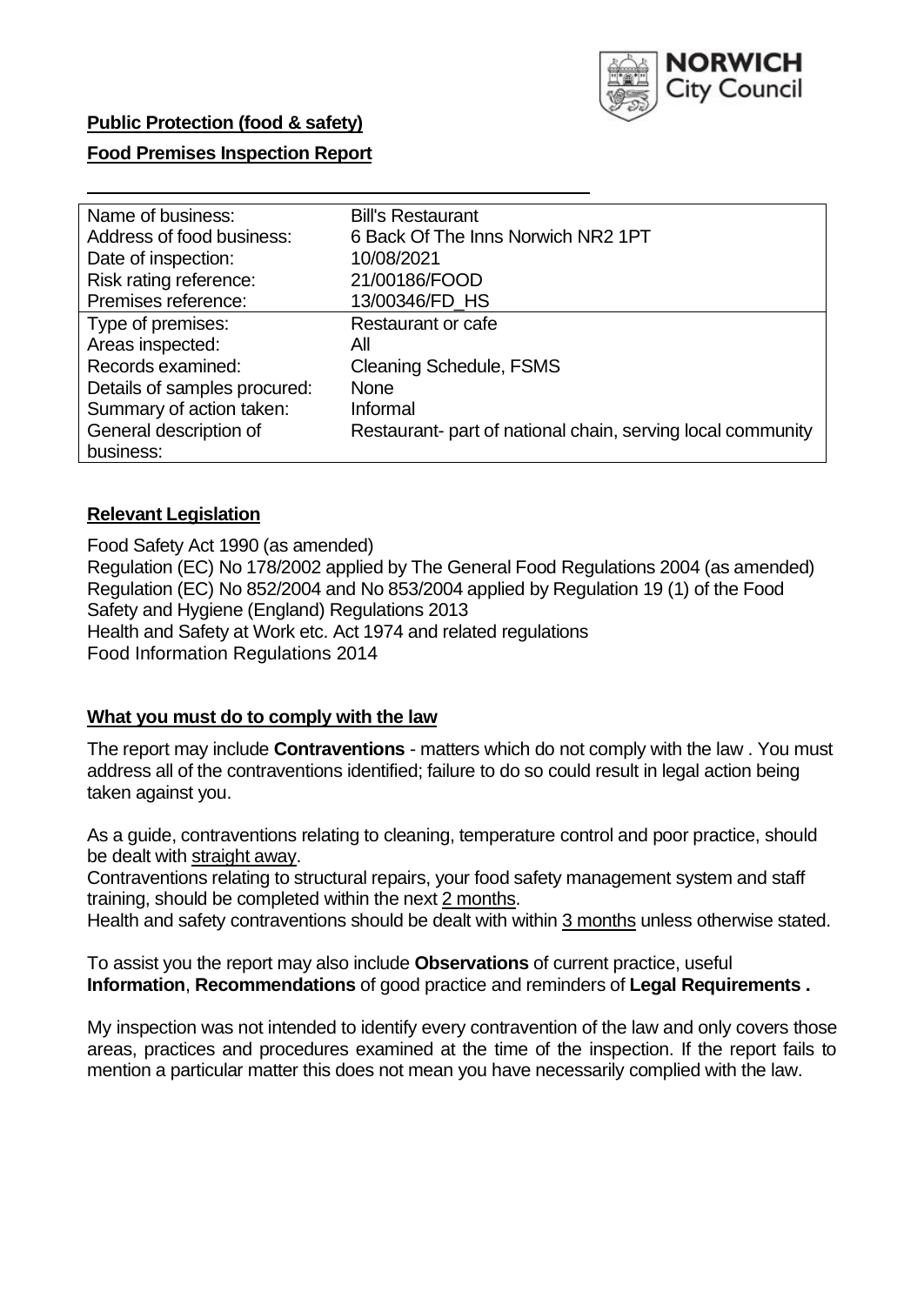# **FOOD SAFETY**

### **How we calculate your Food Hygiene Rating:**

The food safety section has been divided into the three areas which you are scored against for the hygiene rating: 1. food hygiene and safety procedures, 2. structural requirements and 3. confidence in management/control procedures. Each section begins with a summary of what was observed and the score you have been given. Details of how these scores combine to produce your overall food hygiene rating are shown in the table.

| <b>Compliance Area</b>                     |          |    |           | <b>You Score</b> |                |    |           |    |          |  |  |
|--------------------------------------------|----------|----|-----------|------------------|----------------|----|-----------|----|----------|--|--|
| <b>Food Hygiene and Safety</b>             |          |    |           | $\Omega$         | 5              | 10 | 15        | 20 | 25       |  |  |
| <b>Structure and Cleaning</b>              |          |    |           | $\Omega$         | 5.             | 10 | 15        | 20 | 25       |  |  |
| Confidence in management & control systems |          |    |           | $\overline{0}$   | 5              | 10 | 15        | 20 | 30       |  |  |
|                                            |          |    |           |                  |                |    |           |    |          |  |  |
| <b>Your Total score</b>                    | $0 - 15$ | 20 | $25 - 30$ |                  | $35 - 40$      |    | $45 - 50$ |    | > 50     |  |  |
| <b>Your Worst score</b>                    | 5        | 10 | 10        |                  | 15             |    | 20        |    |          |  |  |
|                                            |          |    |           |                  |                |    |           |    |          |  |  |
| <b>Your Rating is</b>                      | 5        |    |           | 3                | $\overline{2}$ |    |           |    | $\Omega$ |  |  |

Your Food Hygiene Rating is 4 - a good standard

# **1. Food Hygiene and Safety**

Food hygiene standards are high. You demonstrated a very good standard of compliance with legal requirements. You have safe food handling practices and procedures and all the necessary control measures to prevent cross-contamination are in place. Some minor contraventions require your attention. **(Score 5)**

000046

### Contamination risks

**Contravention** The following exposed food to the general risk of cross-contamination with bacteria or allergens or its physical contamination with dirt, foreign objects or chemicals:

• worn chopping boards need replacing

**Observation** I was pleased to see you were able to demonstrate effective controls to prevent cross-contamination.

#### Hand-washing

**Contravention** The following indicated that hand-washing was not suitably managed:

- equipment was seen draining in the dedicated wash hand basin in downstairs bar
- no means for hygienically drying hands was available at the dedicated wash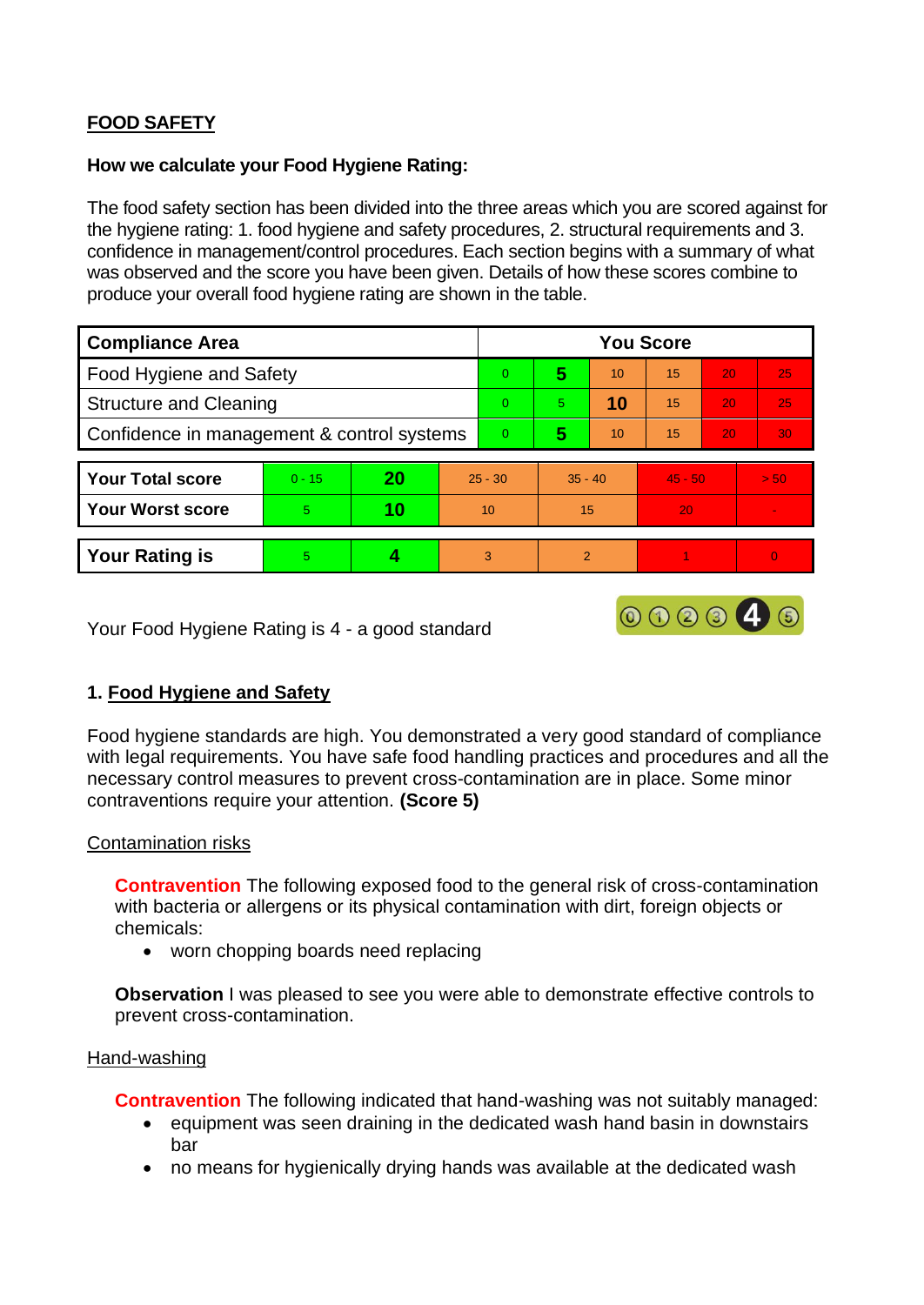hand basin in the downstairs bar.

# **2. Structure and Cleaning**

The structure facilities and standard of cleaning and maintenance are of a generally satisfactory standard but there are some repairs and/or improvements which are required in order for you to comply with the law. Pest control and waste disposal provisions are adequate. The contraventions require your attention; although not critical to food safety they may become so if not addressed. **(Score 10)**

## Cleaning of Structure

**Contravention** The following items were dirty and require more frequent and thorough cleaning:

- floor/wall junctions
- around equipment feet
- behind and under equipment
- hand contact surfaces such as light switches and door handles

**Contravention** The following items could not be effectively cleaned and must be covered or made non-absorbent:

- unsealed wooden structures
- door

### **Maintenance**

**Contravention** The following had not been suitably maintained and must be repaired or replaced:

- floor surfaces
- splits or holes in flooring
- damaged metal floor in walk-in fridge
- damaged handle to the main walk-in fridge

# Pest Control

**Contravention** Pest proofing is inadequate particularly in the following areas:

• the external door was open to first floor. If this is a regular practice the doorway must be pest proofed, for example a metal chain or plastic stripping or mesh door screen fitted to prevent access by pests

### **3. Confidence in Management**

A food safety management system is in place and you demonstrate a very good standard of compliance with the law. You have a good track record. There are some minor